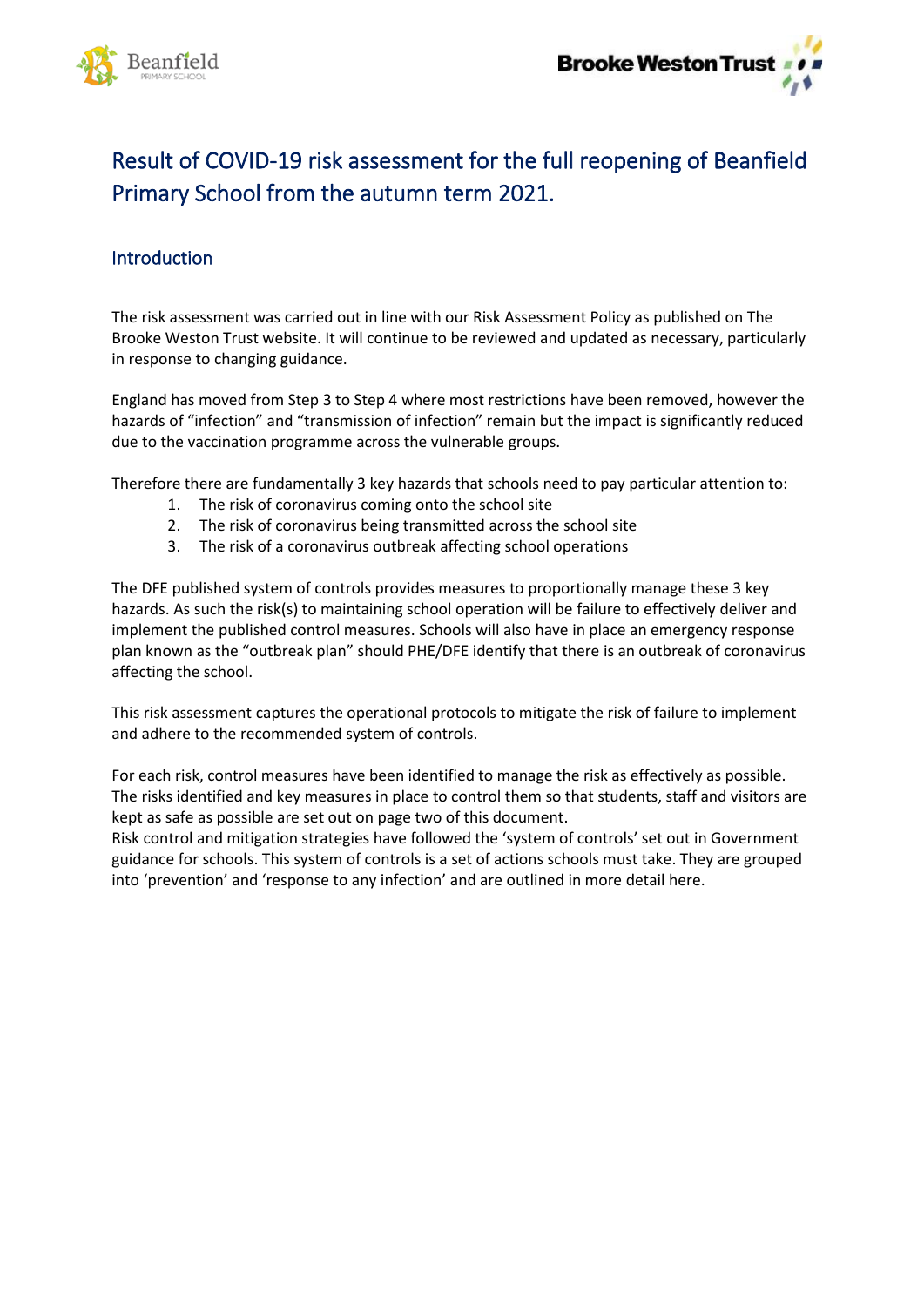



## Risks and key controls

| Risk 1      | Failure to ensure good hygiene for everyone                                                                                                                                                                                                                                                                                                                                                   |
|-------------|-----------------------------------------------------------------------------------------------------------------------------------------------------------------------------------------------------------------------------------------------------------------------------------------------------------------------------------------------------------------------------------------------|
| Key control | School occupants reminded daily to:                                                                                                                                                                                                                                                                                                                                                           |
| measures    | wash hands regularly using soap for at least 20 seconds<br>٠                                                                                                                                                                                                                                                                                                                                  |
|             | 'catch it, bin it, kill it'<br>$\bullet$                                                                                                                                                                                                                                                                                                                                                      |
|             | Use sanitiser provided<br>$\bullet$                                                                                                                                                                                                                                                                                                                                                           |
|             | Hand hygiene                                                                                                                                                                                                                                                                                                                                                                                  |
|             | Increased availability of handwashing and hand sanitising on site<br>٠                                                                                                                                                                                                                                                                                                                        |
|             | All persons to regularly wash and sanitise hands<br>$\bullet$                                                                                                                                                                                                                                                                                                                                 |
|             | Signage around site to encourage and remind re hand hygiene                                                                                                                                                                                                                                                                                                                                   |
|             | <b>Respiratory Hygiene</b>                                                                                                                                                                                                                                                                                                                                                                    |
|             | Ample tissues available around the site<br>$\bullet$                                                                                                                                                                                                                                                                                                                                          |
|             | Tissues to be disposed within a lidded bin<br>$\bullet$                                                                                                                                                                                                                                                                                                                                       |
|             | Regular reminders both orally and through increased signage of "catch it, bin it, kill it"<br>$\bullet$                                                                                                                                                                                                                                                                                       |
|             | Staff may continue to wear face coverings in communal areas if they wish to and when working<br>closely (1:1) with children.                                                                                                                                                                                                                                                                  |
|             | KS2 Assemblies to split into 2 phases so there is a maximum of 180 children in the hall rather than<br>360.                                                                                                                                                                                                                                                                                   |
|             | PPE to be used when dealing with a suspected case of Covid 19, for intimate care with children and<br>by all lunch staff in the lunch halls.                                                                                                                                                                                                                                                  |
| Risk 2      | Failure to maintain appropriate cleaning regimes                                                                                                                                                                                                                                                                                                                                              |
| Key control | To follow current Covid-19 cleaning schedule                                                                                                                                                                                                                                                                                                                                                  |
| measures    | Regular cleaning of high contact surfaces<br>$\bullet$                                                                                                                                                                                                                                                                                                                                        |
|             | At least twice daily cleaning of toilets<br>$\bullet$                                                                                                                                                                                                                                                                                                                                         |
|             | Cleaning schedules to continue<br>$\bullet$                                                                                                                                                                                                                                                                                                                                                   |
|             | Cleaning log sheets to be completed<br>$\bullet$                                                                                                                                                                                                                                                                                                                                              |
|             | Staff will be provided with basic cleaning equipment in classrooms to instantly clean surfaces<br>throughout the day - e.g. if a child sneezes onto the table. All cleaning materials need to be locked<br>away within the classroom. Brief COSHH training provided in September about the use of the<br>cleaning equipment.                                                                  |
|             | Enhanced cleaning during the day will continue with regular sanitising of all toilets during the day to<br>include pans, seats, sinks, taps, hard surfaces, door handles, locking bolts and push plates.                                                                                                                                                                                      |
|             | Cleaning checklist implemented to ensure staff at lunch time and after school are clear on cleaning<br>regimes in school. This will be monitored by the site manager.                                                                                                                                                                                                                         |
|             | Site team to ensure that the cleaning processes are adhered to on a daily basis. This is recorded and<br>retained in a file marked "COVID-19: Site Actions"                                                                                                                                                                                                                                   |
| Risk 3      | Failure to keep occupied spaces well ventilated                                                                                                                                                                                                                                                                                                                                               |
| Key control | To follow the HSE guidance on Air conditioning and ventilation during the COVID 19 outbreak.                                                                                                                                                                                                                                                                                                  |
| measures    | Keep occupied spaces classrooms etc. ventilated with windows, doors increased<br>extraction.                                                                                                                                                                                                                                                                                                  |
|             | Outdoor air supply can be achieved by natural ventilation by opening windows. These should be<br>opened just enough to provide background constant ventilation but opened more fully during<br>breaks/lunch to purge the air in the room. All windows should be opened as the children leave at the<br>end of the day and will be closed by the cleaning team once the room has been cleaned. |
|             | Ensure that windows / doors will be opened to increase ventilation where physical activities such as<br>PE are being undertaken indoors. These also need to be open before lunchtimes in both halls.                                                                                                                                                                                          |
|             | External doors can also be used to provide natural ventilation                                                                                                                                                                                                                                                                                                                                |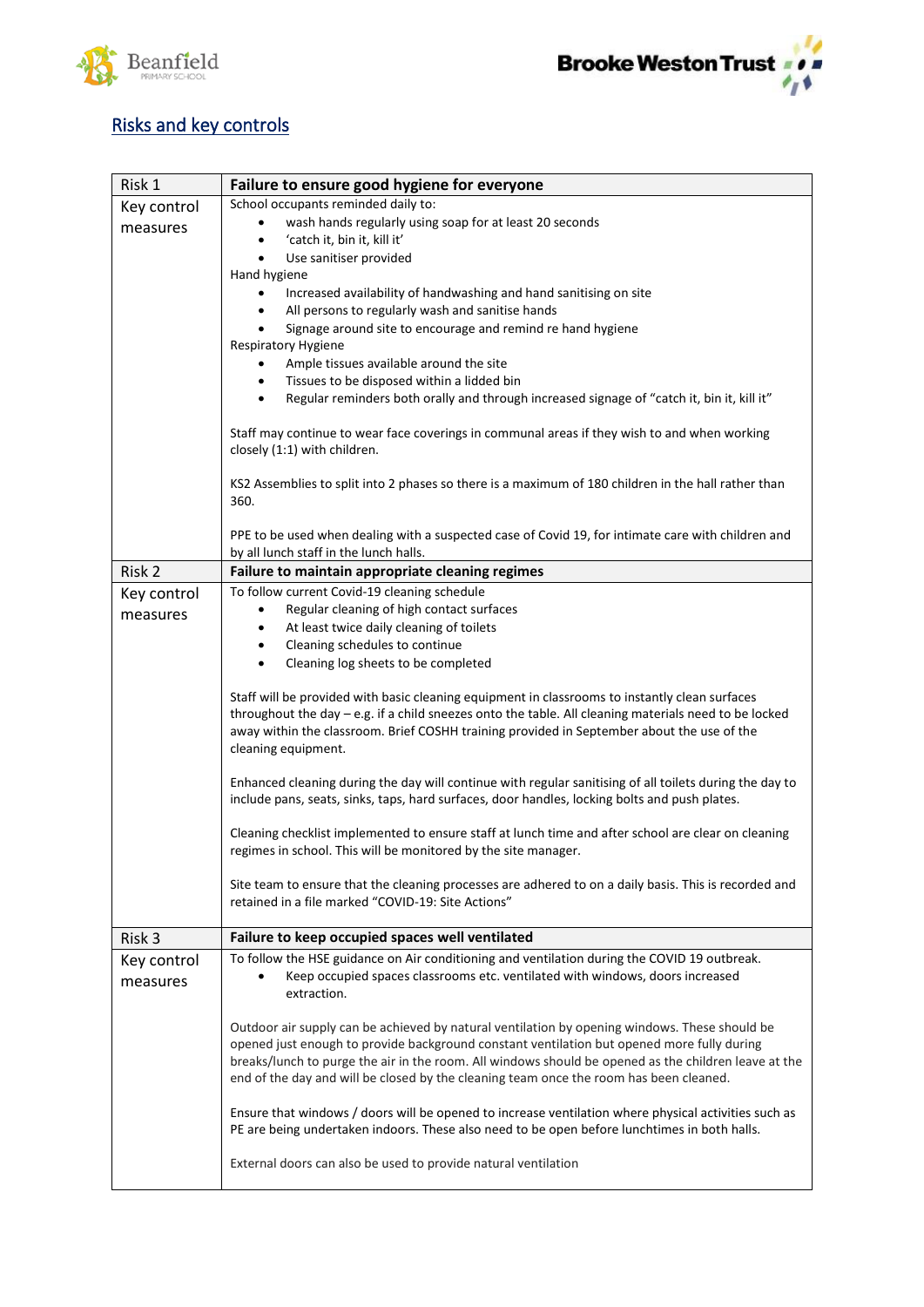



|             | Air conditioning may be used as long as they supply a single room (which is the case for all of our<br>systems) but wherever possible should be supplemented by an outdoor air supply                                                                                                                                                                                                                                                                                                                                                                                                                                                                                                                                                                                                                                                                                                                                                                                                                                                                                                                                             |
|-------------|-----------------------------------------------------------------------------------------------------------------------------------------------------------------------------------------------------------------------------------------------------------------------------------------------------------------------------------------------------------------------------------------------------------------------------------------------------------------------------------------------------------------------------------------------------------------------------------------------------------------------------------------------------------------------------------------------------------------------------------------------------------------------------------------------------------------------------------------------------------------------------------------------------------------------------------------------------------------------------------------------------------------------------------------------------------------------------------------------------------------------------------|
| Risk 4      | <b>Suspected Case of Covid-19</b>                                                                                                                                                                                                                                                                                                                                                                                                                                                                                                                                                                                                                                                                                                                                                                                                                                                                                                                                                                                                                                                                                                 |
| Key control | A reminder to ALL staff that the main symptoms of Covid-19 are:                                                                                                                                                                                                                                                                                                                                                                                                                                                                                                                                                                                                                                                                                                                                                                                                                                                                                                                                                                                                                                                                   |
| measures    | 1) A High Temperature - This means you feel hot to touch on your chest or back (you do not need to<br>measure your temperature).                                                                                                                                                                                                                                                                                                                                                                                                                                                                                                                                                                                                                                                                                                                                                                                                                                                                                                                                                                                                  |
|             | 2) A New Continuous Cough - This means coughing a lot for more than an hour, or 3 or more<br>coughing episodes in 24 hours (if you usually have a cough, it may be worse than usual).                                                                                                                                                                                                                                                                                                                                                                                                                                                                                                                                                                                                                                                                                                                                                                                                                                                                                                                                             |
|             | 3) A Loss or Change to your Sense of Smell or Taste - This means you've noticed you cannot smell<br>or taste anything, or things smell and taste different to normal.                                                                                                                                                                                                                                                                                                                                                                                                                                                                                                                                                                                                                                                                                                                                                                                                                                                                                                                                                             |
|             | If a person (staff or child) displays symptoms during the school day                                                                                                                                                                                                                                                                                                                                                                                                                                                                                                                                                                                                                                                                                                                                                                                                                                                                                                                                                                                                                                                              |
|             | Notify a senior leader immediately - SLT will direct what will need to take place next.<br>$\bullet$<br>If this is a member of staff, they will be told to go home immediately and book a test.<br>$\bullet$<br>If this is a child, they will need to be isolated in the designated area - Designated member of<br>$\bullet$<br>staff (In PPE) to take child to space via outside space and not through school where possible to<br>the designated area (Medical office next to KS1 staffroom). Avoid touching anything on route.<br>Nearest toilet from medical room is toilet in EYFS. One dedicated cubical to be used for unwell<br>$\bullet$<br>child and reported to cleaning team in school to thoroughly clean before and after use by child.<br>SLT/Wellbeing will take over parent communication where the child will be sent home as soon<br>$\bullet$<br>as possible - Parents need to be informed that they must book a test for the person displaying<br>symptoms and follow the guidance for self-isolating. They will not be able to return to school<br>until their period of self-isolation has been completed. |
|             | Teacher will be directed to move other pupils from the classroom to an unoccupied room or<br>$\bullet$<br>outside and SLT will instruct Aggie/Karen to come and clean the room. Staff/Children need to<br>ensure all surfaces are clear for the clean to take place. Areas occupied and equipment used by<br>the affected person will be identified and then thoroughly cleaned and disinfected following<br>latest guidance.<br>SLT to inform BPS Covid Response team via email.<br>$\bullet$                                                                                                                                                                                                                                                                                                                                                                                                                                                                                                                                                                                                                                    |
|             | All existing control measures to remain in place. Signage displayed around school. Frequent<br>reminders for staff and parents.                                                                                                                                                                                                                                                                                                                                                                                                                                                                                                                                                                                                                                                                                                                                                                                                                                                                                                                                                                                                   |
|             | Anyone who has been tested will be asked to inform the school immediately of test results. In the<br>case of staff, this needs to be shared with the Principal. For pupils, as soon as notification is received<br>from parents, it needs to be shared with the Principal.                                                                                                                                                                                                                                                                                                                                                                                                                                                                                                                                                                                                                                                                                                                                                                                                                                                        |
|             | Person displaying symptoms must then follow the guidance on self-isolation and not return to school<br>until their period of self-isolation has been completed.                                                                                                                                                                                                                                                                                                                                                                                                                                                                                                                                                                                                                                                                                                                                                                                                                                                                                                                                                                   |
|             | If a staff member displays symptoms outside of the school day                                                                                                                                                                                                                                                                                                                                                                                                                                                                                                                                                                                                                                                                                                                                                                                                                                                                                                                                                                                                                                                                     |
|             | If a member of staff is displaying ANY of these symptoms, it is important they do not attend work.<br>They will need to inform their line manager and Sam Eathorne of this and book a test immediately.                                                                                                                                                                                                                                                                                                                                                                                                                                                                                                                                                                                                                                                                                                                                                                                                                                                                                                                           |
|             | <b>Asymptomatic Testing</b><br>Staff to continue with asymptomatic testing twice weekly until the end of September when guidance<br>will be reviewed.                                                                                                                                                                                                                                                                                                                                                                                                                                                                                                                                                                                                                                                                                                                                                                                                                                                                                                                                                                             |
|             | Staff and pupils with a positive LFD test result should self-isolate in line with the stay at home<br>guidance for households with possible or confirmed coronavirus (COVID-19) infection. They will also<br>need to get a free PCR test to check if they have COVID-19.                                                                                                                                                                                                                                                                                                                                                                                                                                                                                                                                                                                                                                                                                                                                                                                                                                                          |
|             | Whilst awaiting the PCR result, the individual should continue to self-isolate.                                                                                                                                                                                                                                                                                                                                                                                                                                                                                                                                                                                                                                                                                                                                                                                                                                                                                                                                                                                                                                                   |